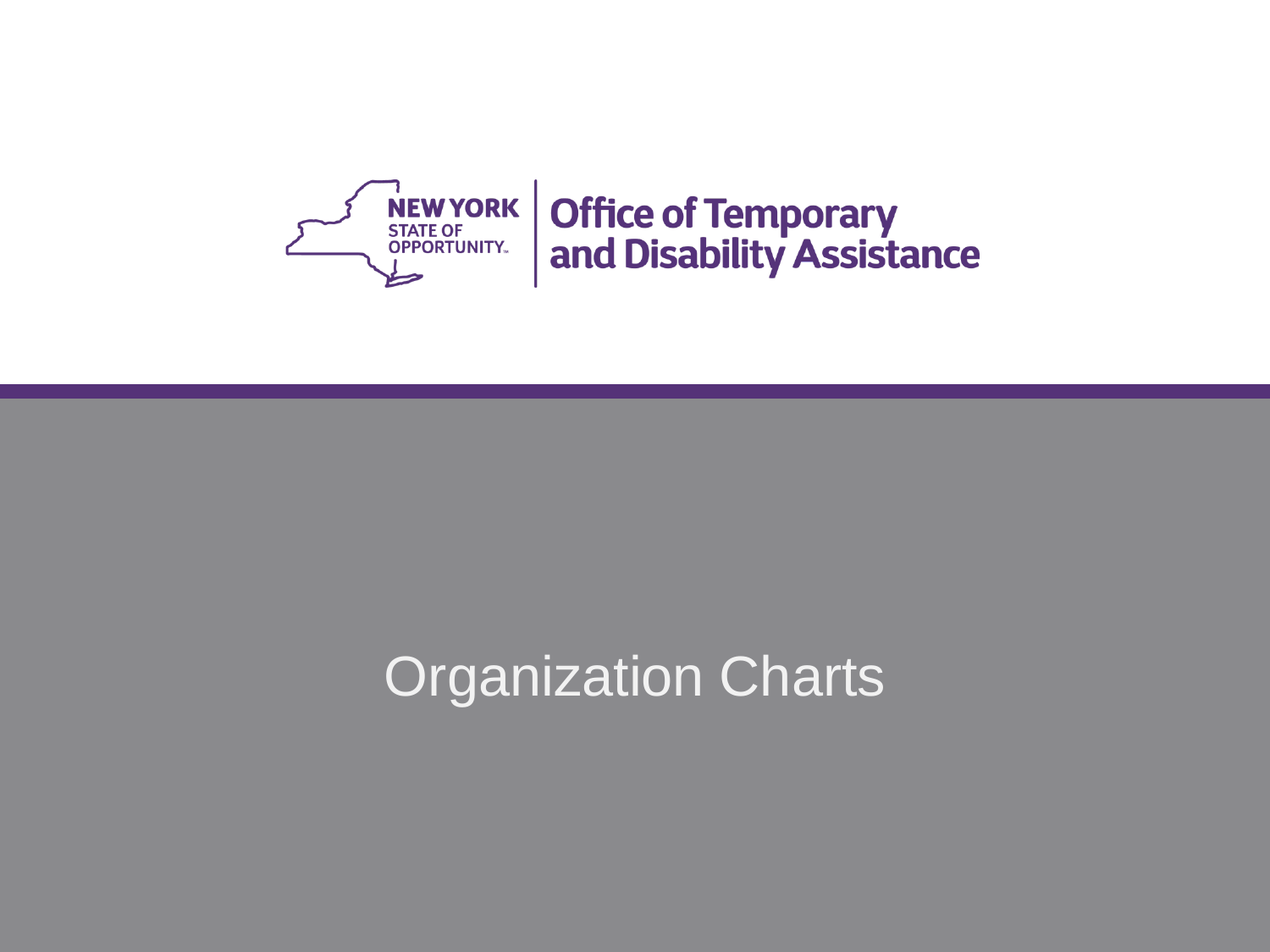# **Office of Temporary and Disability Assistance**

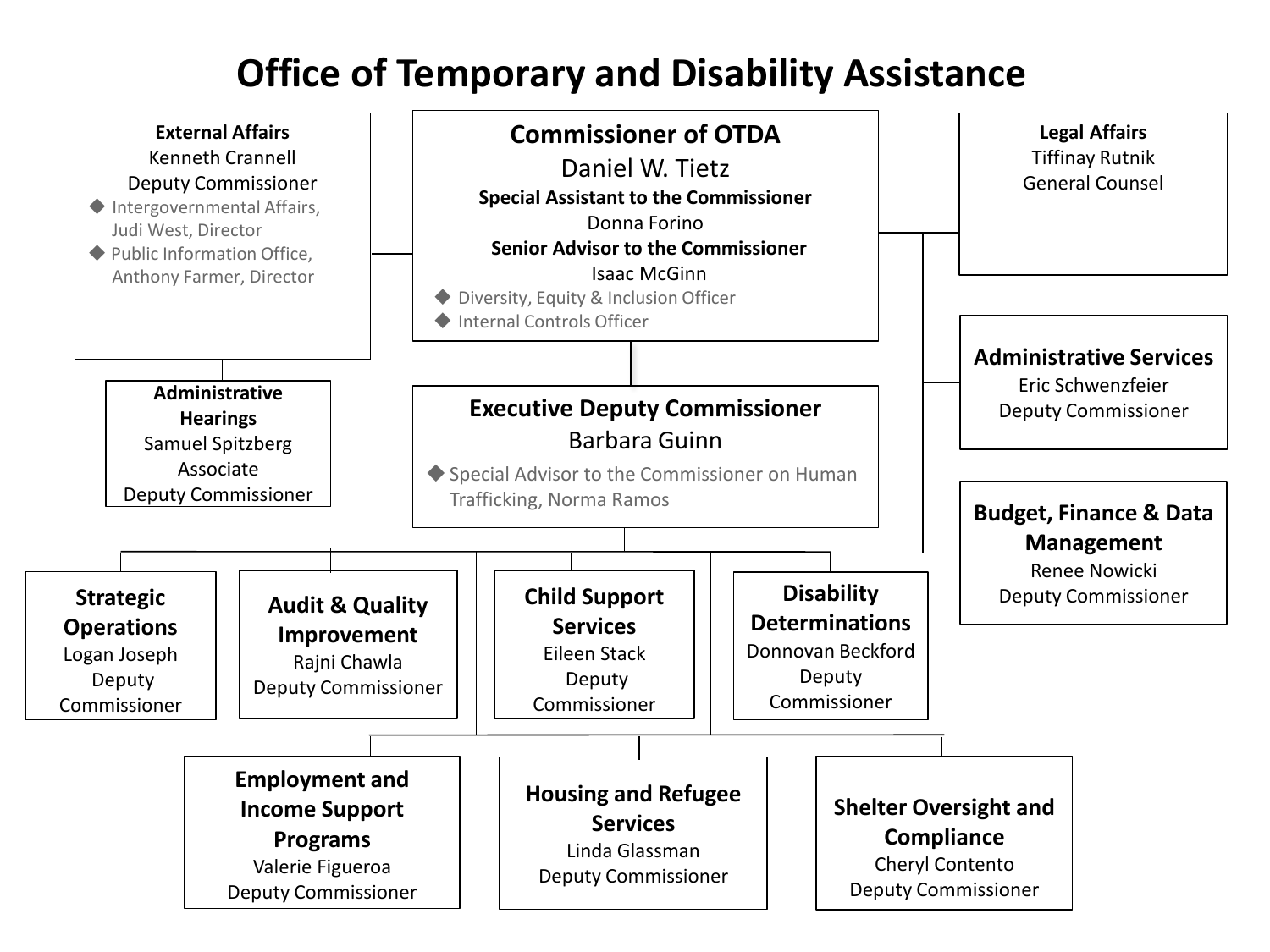# **External Affairs**

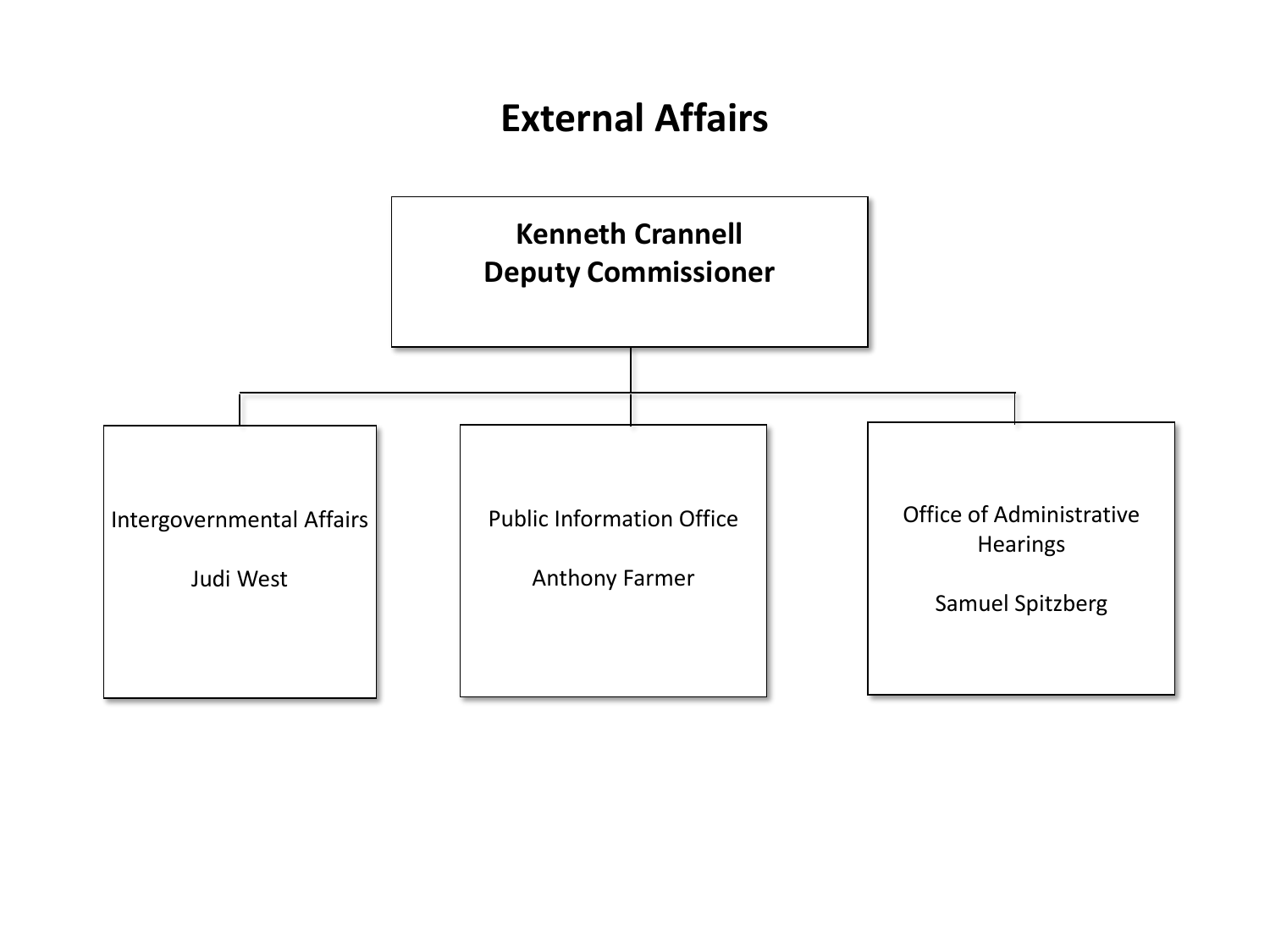# **Strategic Operations**

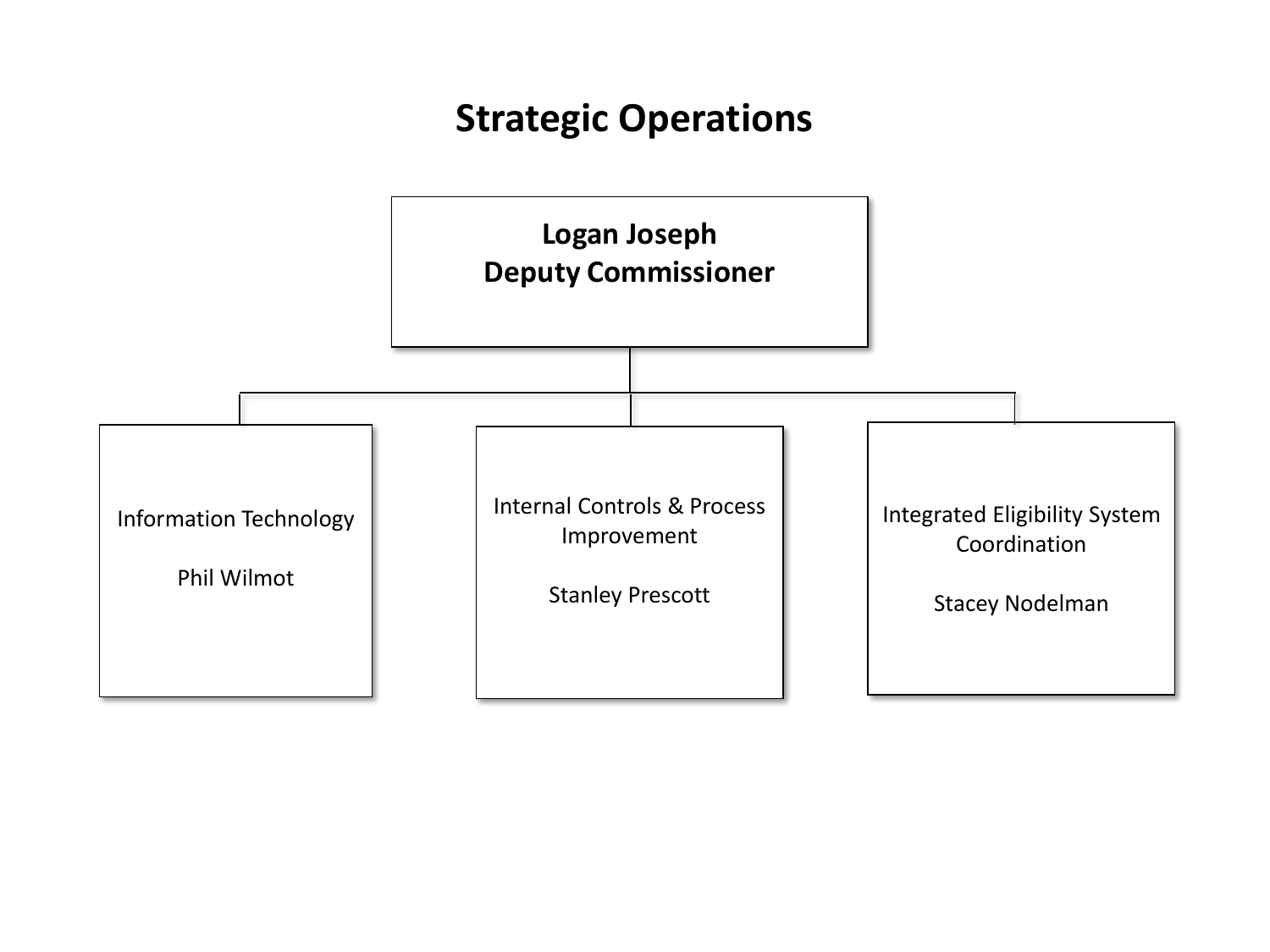# **Administrative Hearings**

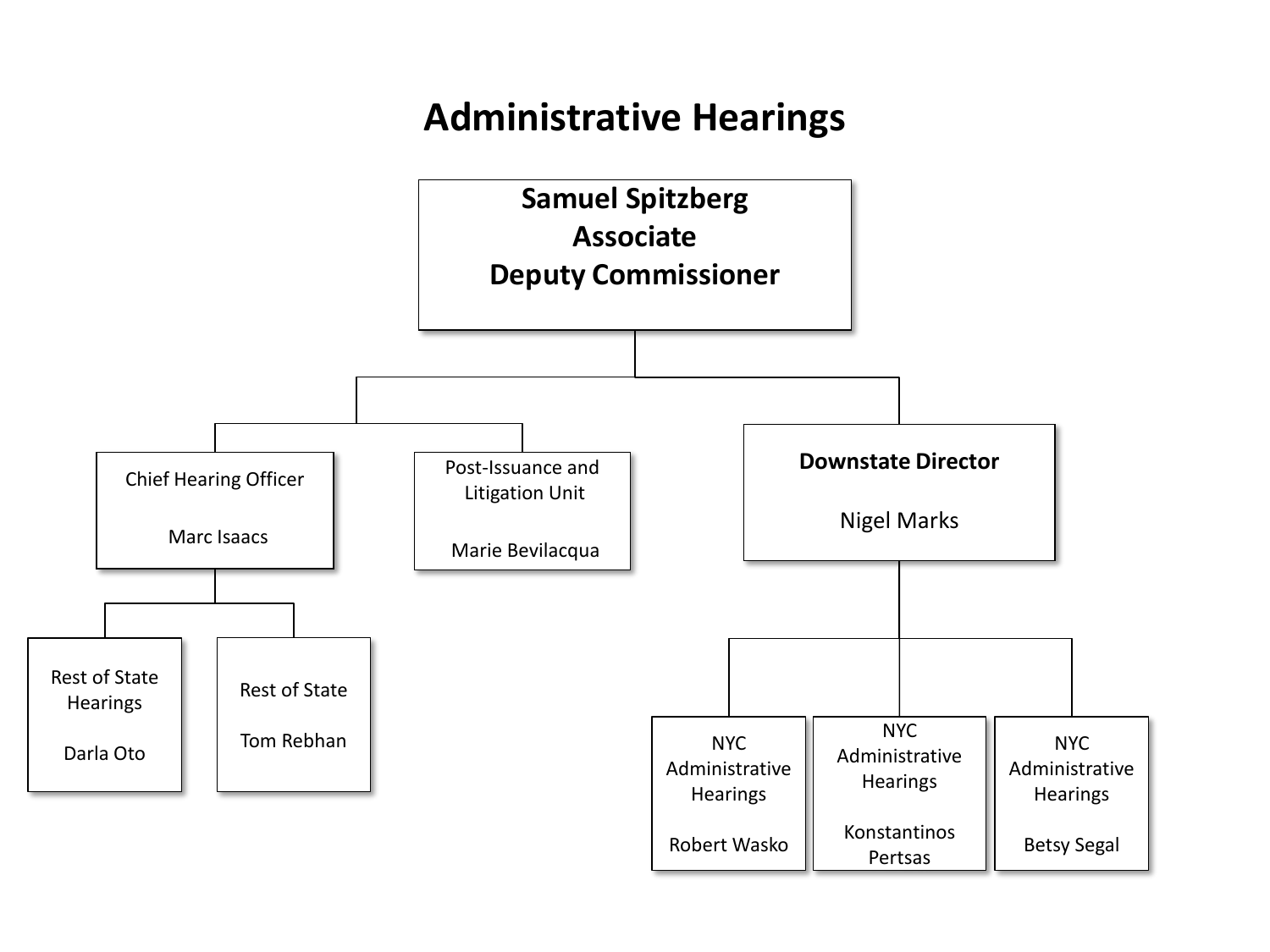# **Legal Affairs**

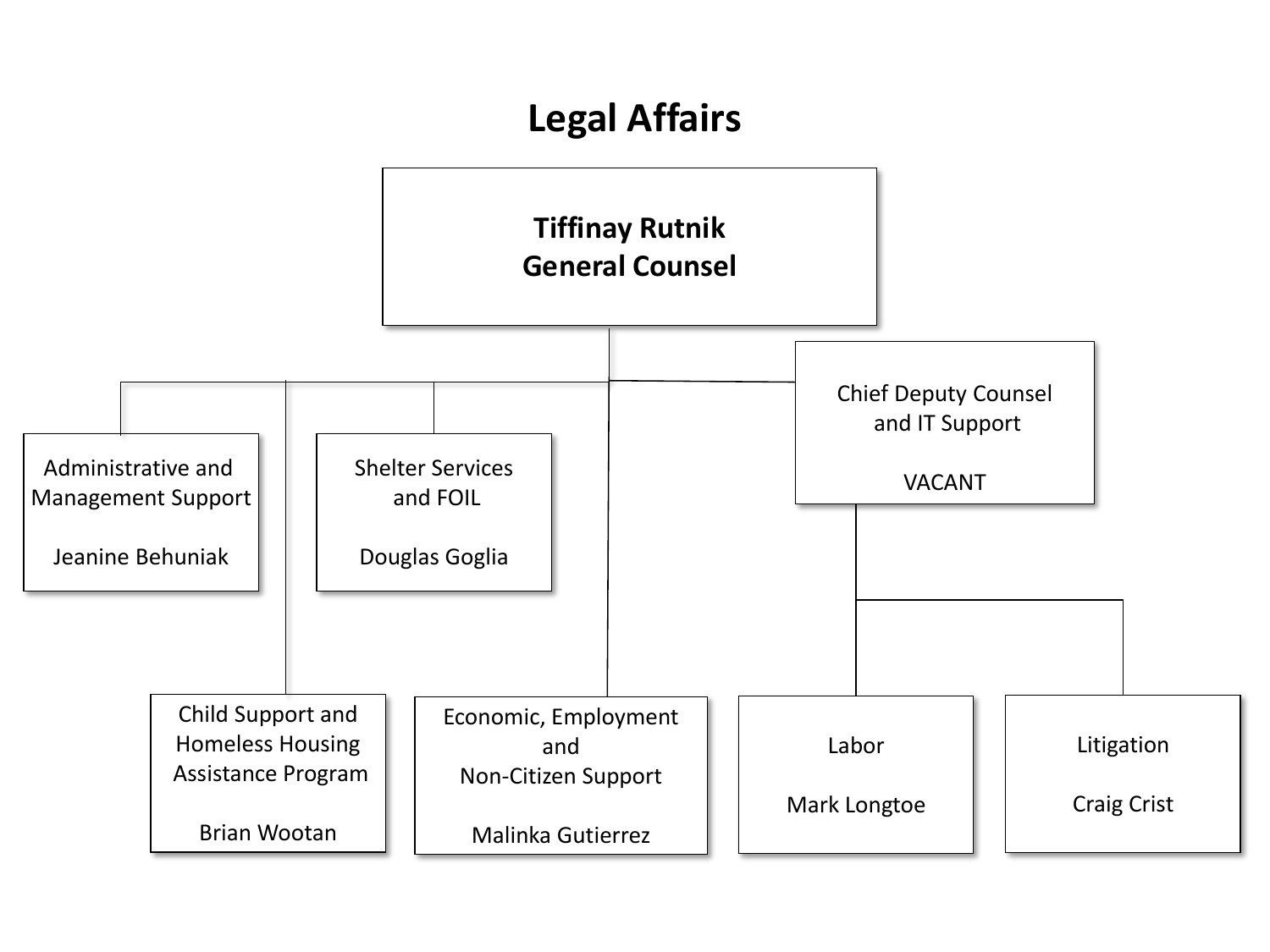#### **Budget, Finance and Data Management**

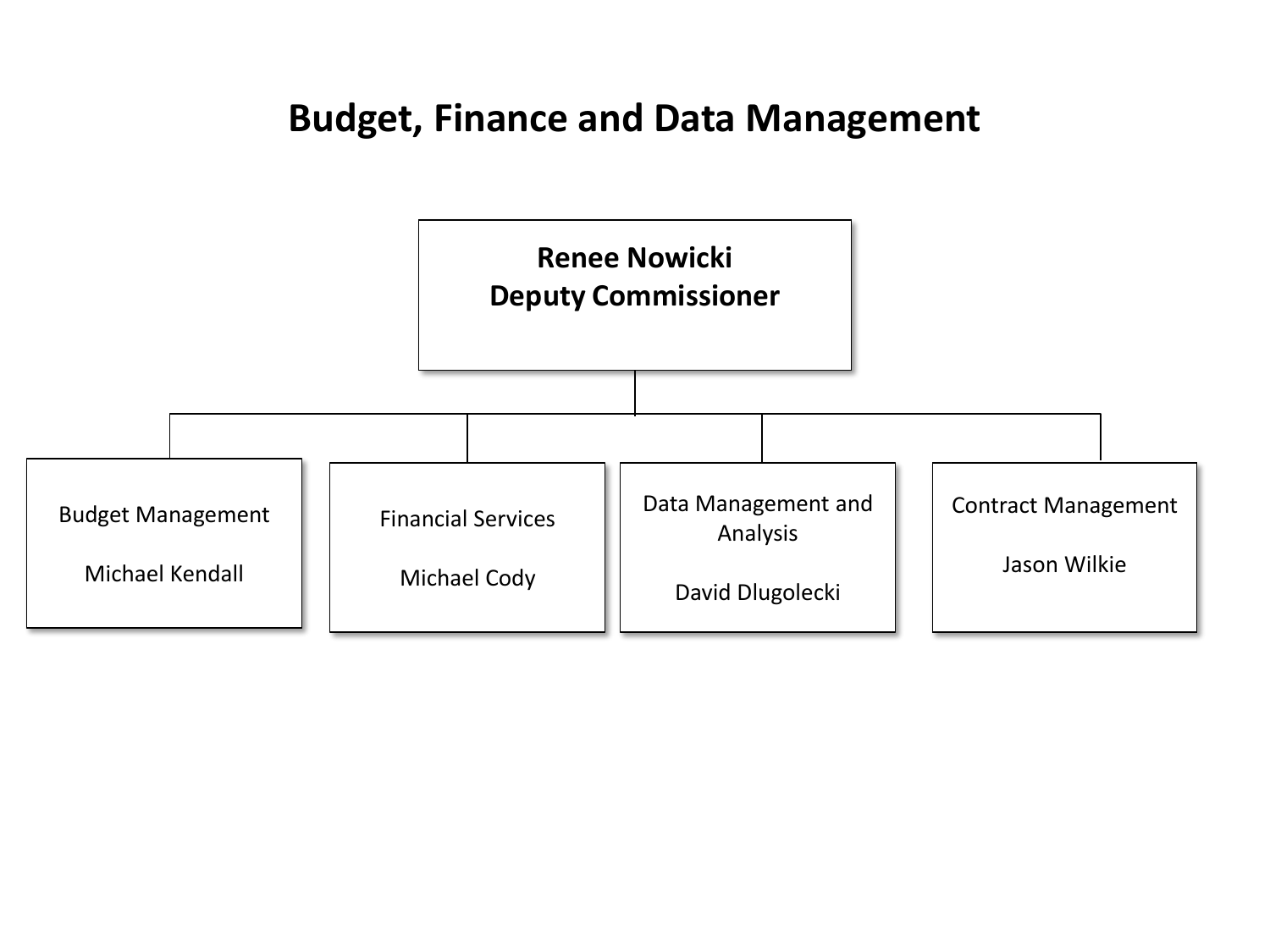### **Audit and Quality Improvement**

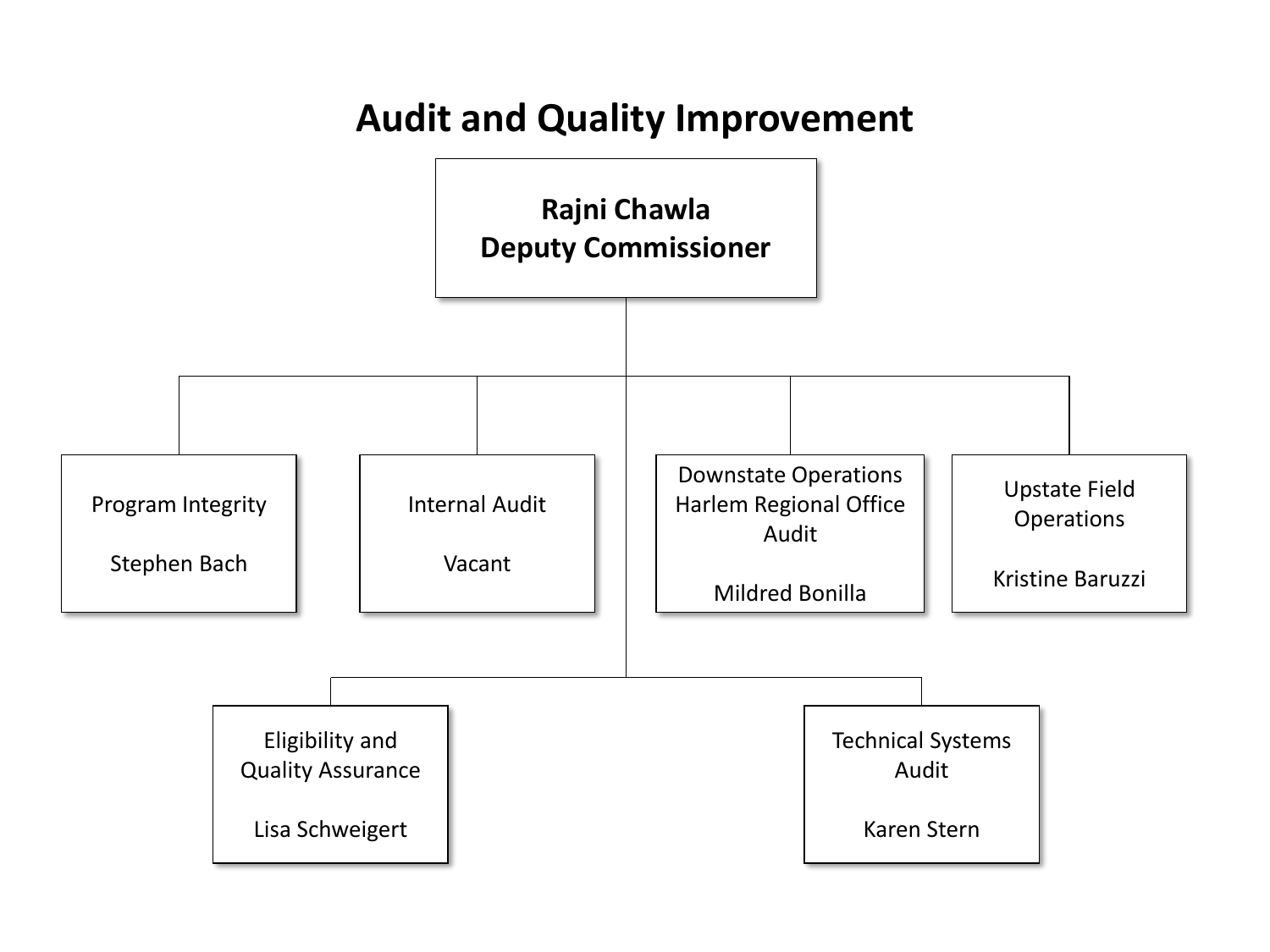# **Administrative Services**

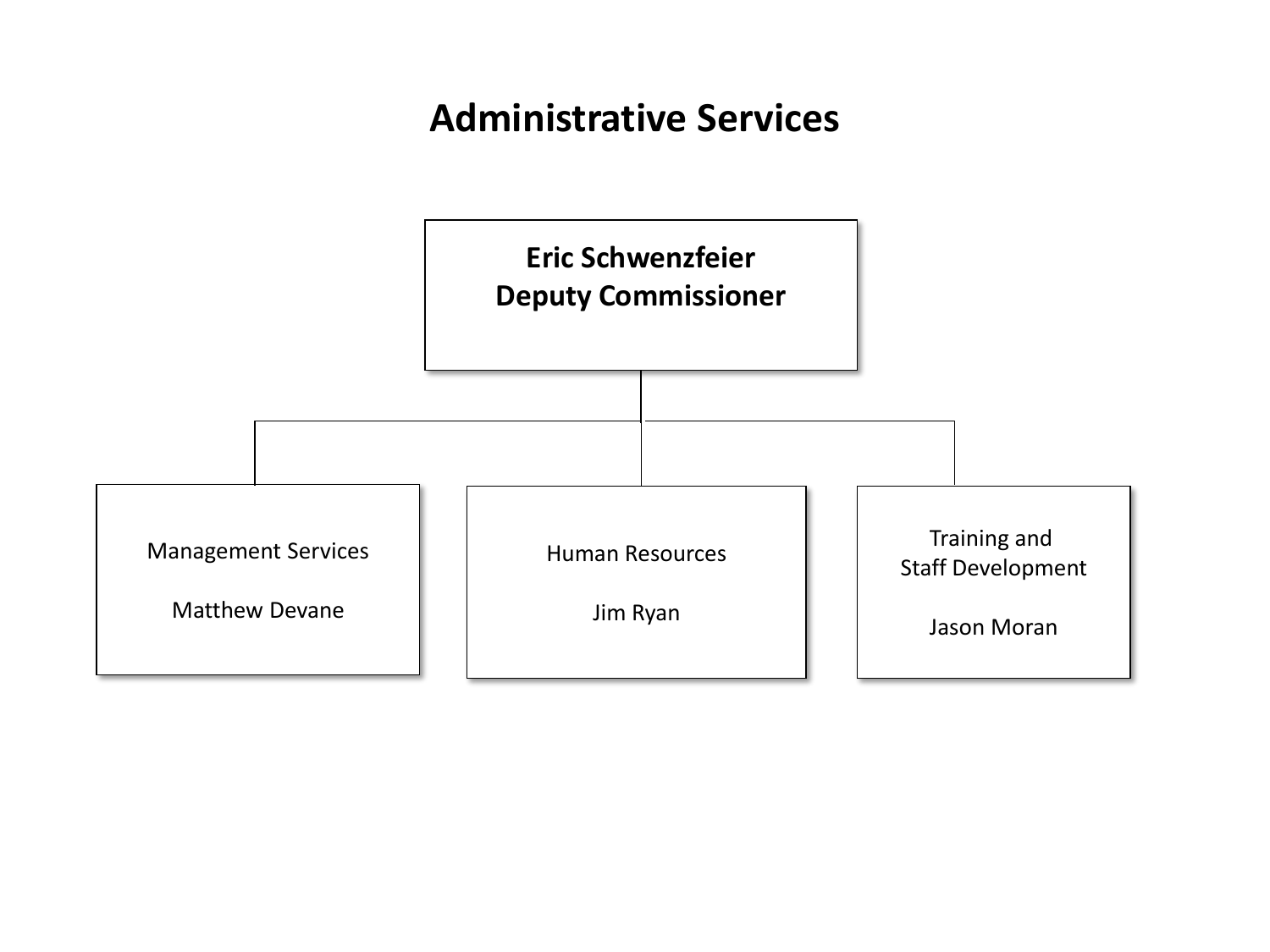#### **Shelter Oversight and Compliance**

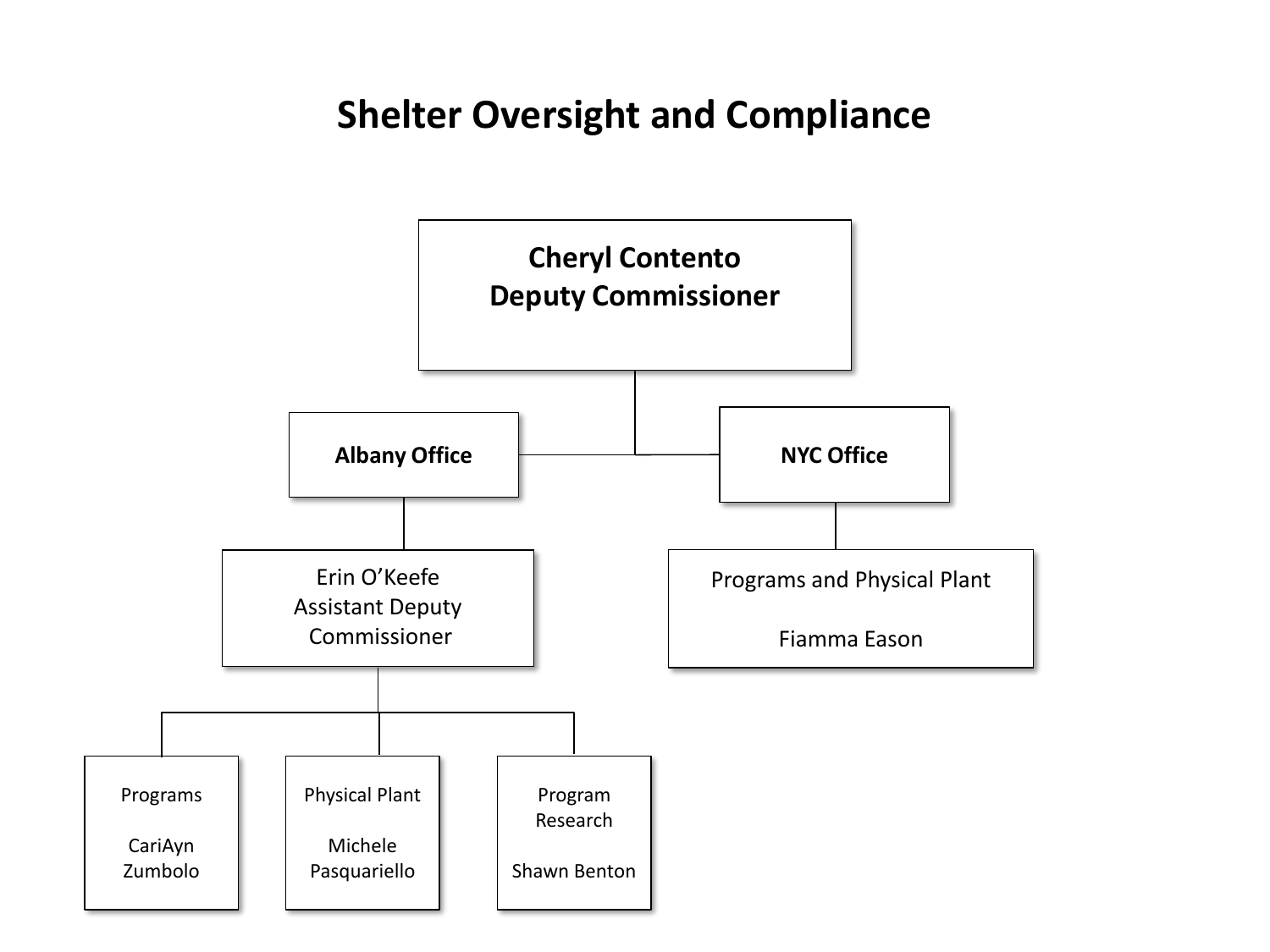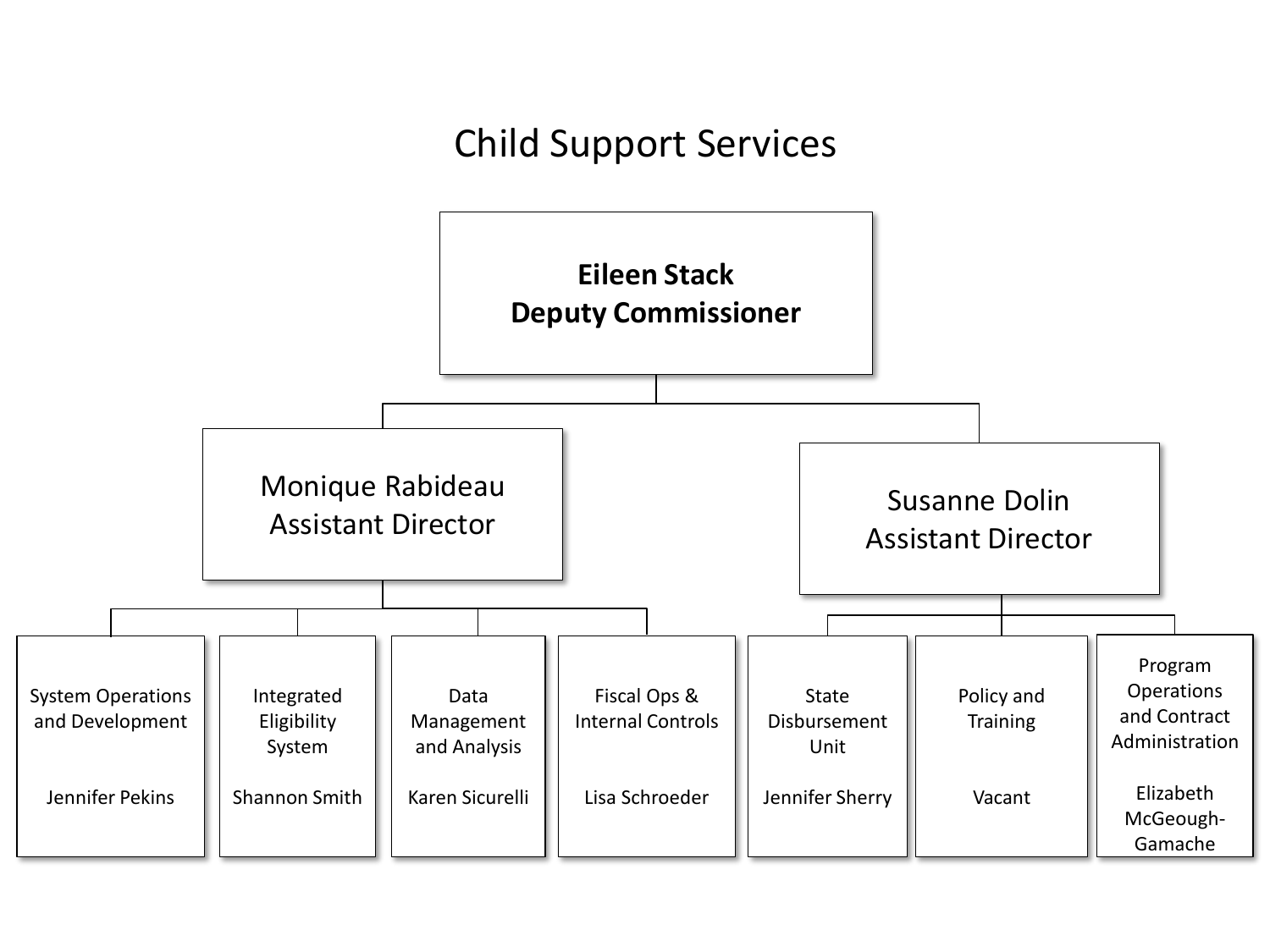#### **Employment and Income Support Programs**

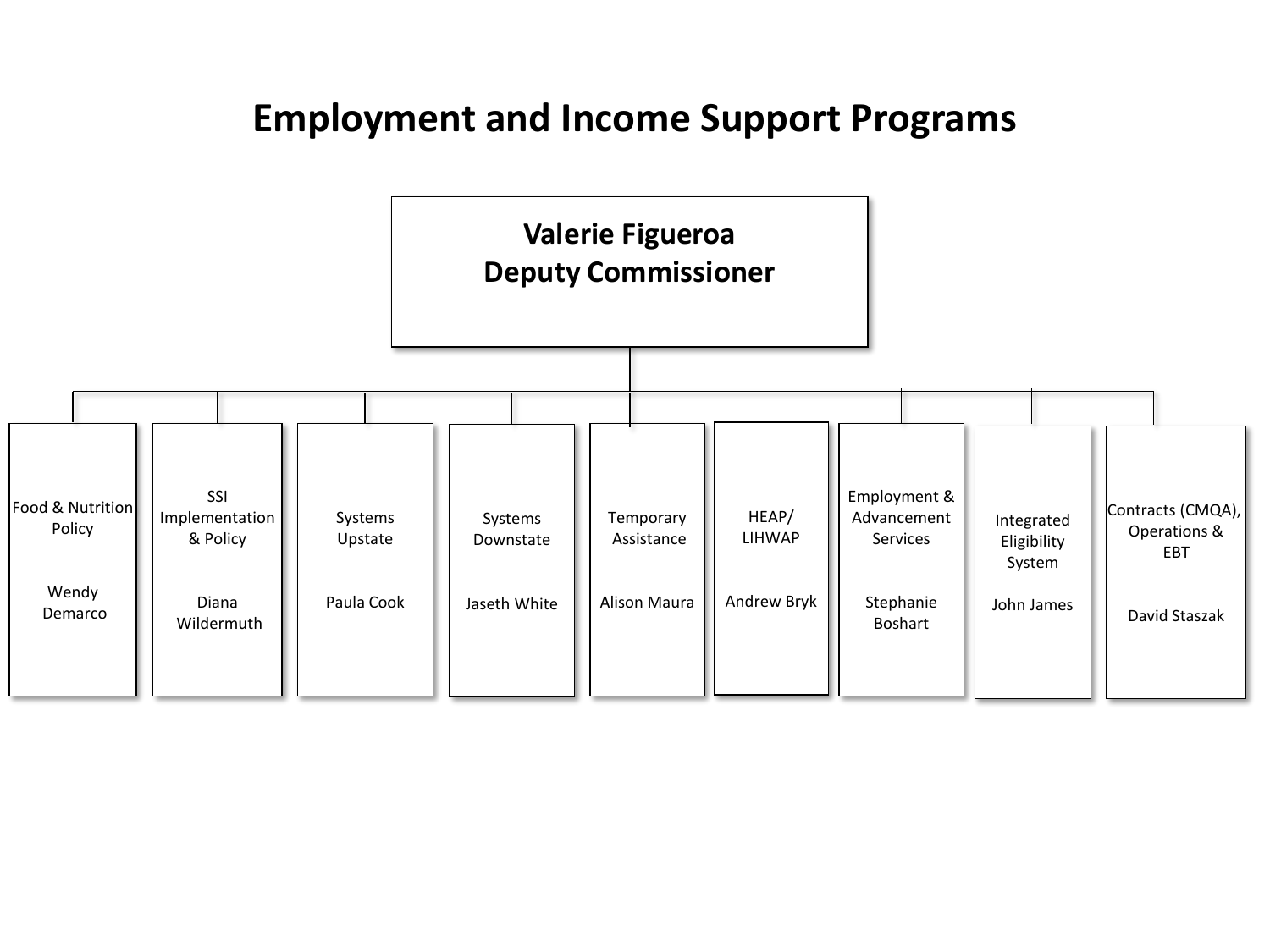# **Housing and Refugee Services**